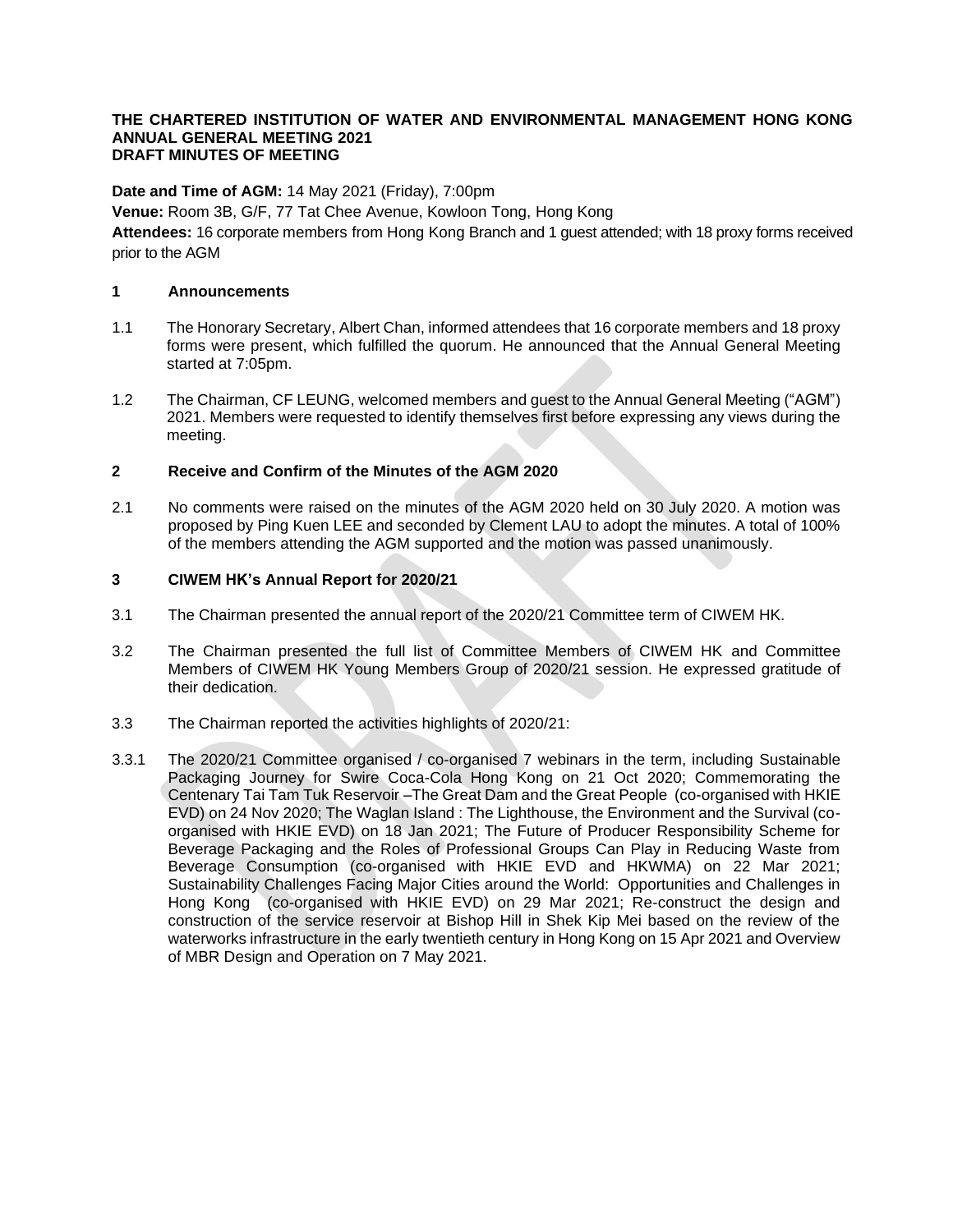- 3.3.2 The 2020/21 Committee organised 2 "Setting the New Year Goal to attain professional recognition" online-forums on 25 Feb 2020 and 31 Mar 2021 respectively.
- 3.3.3 The committee also co-organised the Joint Water Conference 2021 Future Intelligent/ Smart Water Resources Management with The Hong Kong Institution of Engineers Building Services Division and Chartered Institute of Plumbing and Heating Engineering HK Branch on 27 Apr 2021;
- 3.3.4 CIWEM HK supported 11 events with no financial commitment, including Seminar on Development and Evolution of a Sustainable City and Community on 19 November 2020 by Green Council; Hydrogen Economy Conference 2020 by HKGSA, HKEIA, HAESCO and BEC; ECH2O Enterprises Cherish Water Campaign by Water Supplies Department and Green Council; Green Innovation Webinar Series No. 3 by HKIE Environmental Division; Advancing Net Zero Ideas Competition by World Green Building Council; HKIPD CPD Webinar - Ready for Future Plumbing and Drainage Installations – Perceptive System Design and Advance Technology Application by The Hong Kong Institution of Plumbing and Drainage; ICE HKA Annual Conference 2021 by The Institution of Civil Engineers; HKIE Environmental Division Annual Forum by HKIE Environmental Division; UN SDG Achievement Awards Hong Kong by Green Council;水安全及水喉及渠務行業運作施工安全 Webinar by The Hong Kong Institution of Plumbing and Drainage and Green Building Award 2021 by Hong Kong Green Building Council.
- 3.3.5 The 2020/21 Committee organised Photography & Short Video Competition with the theme " Essence of Life in the Environment". There were 44 entries for photo competition and 4 entries for video competition.
- 3.3.6 The committee also issued 2 submissions to the government, including the Consultation Paper on Proposed Amendments to Waterworks Ordinance (Cap. 102); and Waste Disposal (Charging for Municipal Solid Waste) (Amendment) Bill 2018 Statement of Support.
- 3.3.7 The following activities were also addressed by the Chairman:
	- A membership outreach to REC Engineering Company Limited was organised on 5 March 2021;
	- A Communication meeting with ICE was held on 15 March 2021;
	- The Chairman was invited as one of the Judge Panel Members for HKIE Environmental Division – Environmental Paper Award 2020; and
	- Honorary Treasurer was invited as Panel Judge for Hong Kong Green Award 2021.
- 3.4 The Chairman reported that as of May 2021, there were 485 CIWEM Hong Kong members, comprising 7 honorary fellows, 28 fellows; 187 chartered members; 122 non-chartered members; 4 life members; 19 graduate members; 115 student members and 4 international partner organisations ("IPO"). Compared with Jul 2020, a 5.4% increment of total members in Hong Kong was recorded.
- 3.5 CIWEM HK continued to be one of the Institutional Partners of Hong Kong Institute of Qualified Environmental Professionals Limited ("HKIQEP"). The Reciprocal Recognition Agreements between CIWEM and The Hong Kong Institution of Engineers was still valid.
- 3.6 Chairman encouraged members and guests to follow the CIWEM HK Facebook page for the acquisition of the up-to-date news from CIWEM HK. As of May 2021, 563 likes were given to this page by Facebook users.
- 3.7 A motion was proposed by William WONG and seconded by Norman CHENG to adopt the annual report. No objection or abstention were received. The motion was passed unanimously.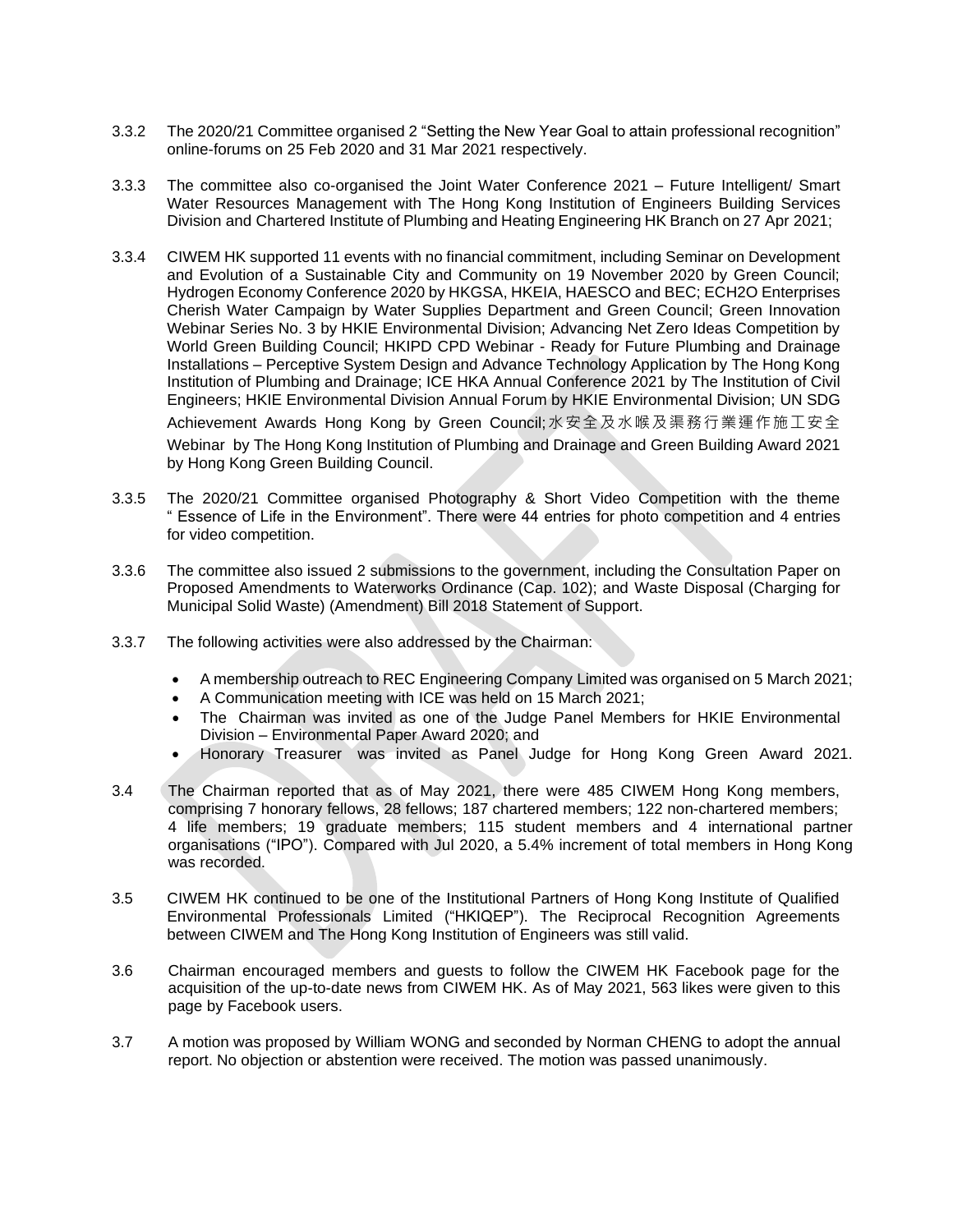# **4 Treasurer's Report for 2020**

- 4.1 The Honorary Treasurer, Hok Hing CHENG, presented the financial report for the normal operation of CIWEM HK and summarised the financial status in Year 2020. As of 31 Dec 2020, the account balance was HK\$ 468,669. The financial report was reviewed, audited, and endorsed by the Honorary Auditors.
- 4.2 CIWEM HK has also opened another bank account which is dedicated for the income and expenses for the 8th IWA – Aspire Conference and Exhibition (the "IWA Conference") on behalf of the Conference Organisers. The account was overseen by the Finance Committee of IWA Conference whereas the Honorary Treasurer of CIWEM HK was not involved in any activities, including access and audit, of the account. According to the Finance Committee, the trust account balance as of 8 February 2021 was HK\$ 2,984,181.69. The account was finalised and audited, the remaining amount HK2,984,181.69 was returned to the IWA Conference Organising Committee for their own arrangement, and the trust account was closed afterwards.
- 4.3 A motion was proposed by Ping Kuen LEE and seconded by Clement LAU to adopt the 2020 Financial Report. No objection or abstention were received. The motion was passed unanimously.

# **5 Election of Chairman for 2021/22**

5.1 The committee nominated CF LEUNG to continue to serve as the Chairman of CIWEM HK in the coming term. No objection or abstention were received or counted.

#### **6 Election of Honorary Secretary for 2021/22**

6.1 The Honorary Secretary, Albert CHAN reported that the Committee received a nomination of William WONG for the position of the Honorary Secretary for 2021/22. No objection or abstention were received or counted.

# **7 Election of Honorary Treasurer for 2021/22**

7.1 The Honorary Secretary reported that the Committee received a nomination of Albert CHAN for the position of the Honorary Treasurer for 2021/22. No objection or abstention were received or counted.

# **8 Election of CIWEM HK Committee Members for 2021/22**

- 8.1 The Honorary Secretary reported that Grant CHAU, Carol CHAN and Katrina KWOK indicated their intention to retire from the Committee. The Honorary Secretary reported that the valid nominations of Norman CHENG, Pinestone SHI, Kenneth WONG and Horace YAU were received.
- 8.2 The 2021/22 Committee of CIWEM HK comprises the following Committee Members: CF LEUNG (Chairman); Clement LAU (Immediate Past Chairman); Hok Hing CHENG (Senior Vice Chairman); William WONG (Honorary Secretary); Albert CHAN (Honorary Treasurer); Vincent HO (New members group chair); Normal CHENG; Samuel KWONG; Chi Kin LEE, Ping Kuen LEE, Fredrick LEONG; Ray LEUNG; Pinestone SHI; Kenneth WONG; Horace YAU. No objection or abstention were received or counted.

[Post meeting notes: Louisa LEUNG and Kelvin SUEN were appointed as co-opted Committee Member by the Committee.]

#### **9 Election of Honorary Auditors for 2021/22**

9.1 The Committee nominated Freeman CHEUNG and Anthony MA for the position of Honorary Auditors of CIWEM HK's account for 2021/22. No objection or abstention were received.